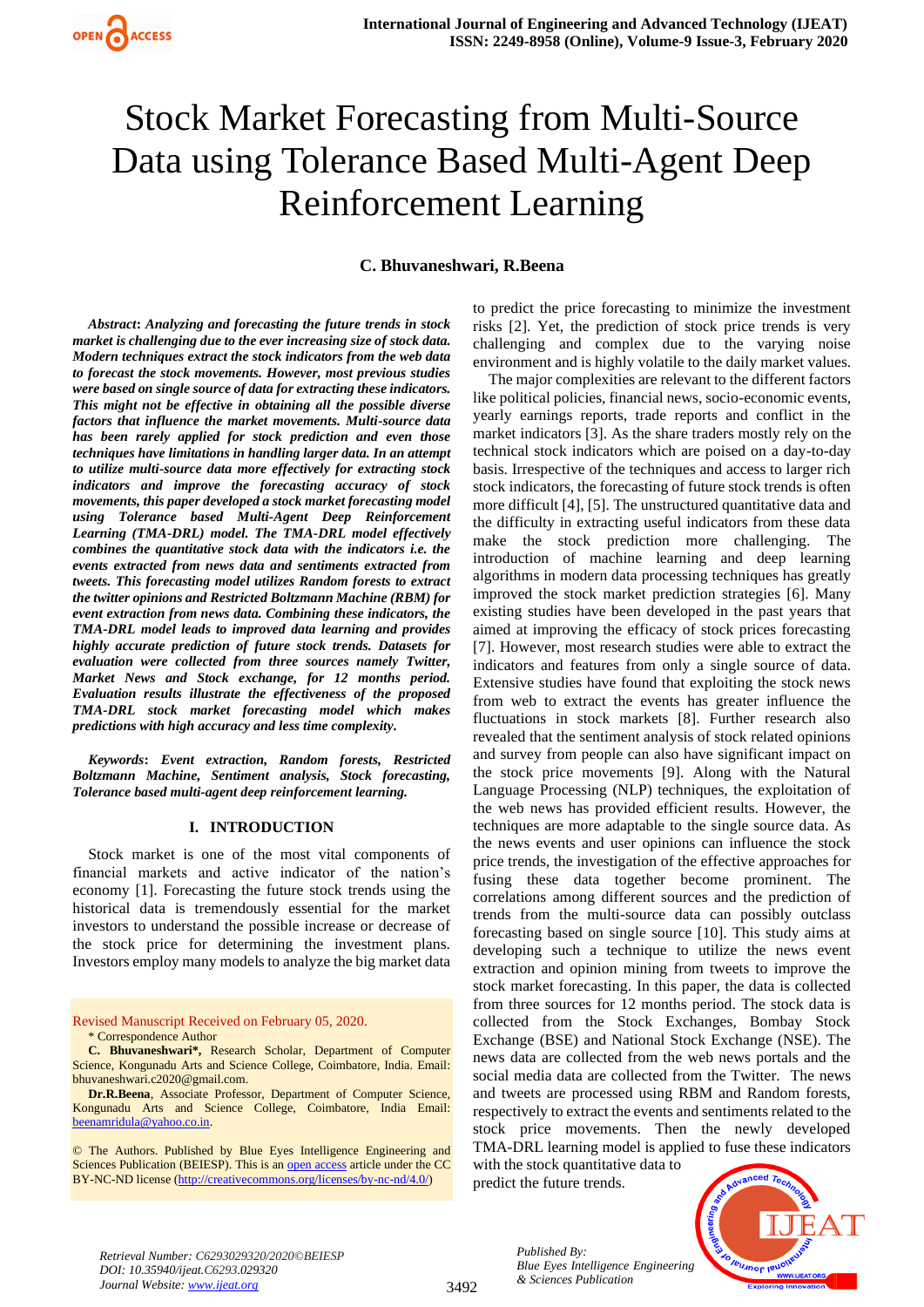# **Stock Market Forecasting From Multi-Source Data Using Tolerance Based Multi-Agent Deep Reinforcement Learning**

The major contributions of this paper can be summarized as follows:

- Development of TMA-DRL model for providing accurate and robust forecasting of stock market future trends from the analysis of fused heterogeneous data of web news, tweets and quantitative data.
- An efficient framework of RBM to extract the events from the news data using the event representation concept.
- A conceptual model of sentiment analysis using Random forests to extract the sentiments from the tweets.
- Multi-source datasets of tweets, news and stock price data collected for 12 months period and applied for the evaluation of the proposed forecasting model.

The remainder of this paper is organized as: Section II presents a discussion on recent related works. Section III explains the feature extraction process from the tweets and news and illustrates the proposed TMA-DRL model. Section IV presents the evaluation results while section V makes a conclusion of this paper and also suggests directions for future works.

# **II. RELATED WORKS**

Many studies have been developed in the recent years that focus on the improving the stock price or trend prediction. Machine learning algorithms were the mostly employed methods for achieving effective forecasting of stock market movements. Das & Padhy [11] proposed the use of Support vector machines (SVM) for prediction of Indian stock prices. Lin et al. [12] also utilized quasi-linear SVM for stock market trend prediction in which better prediction were obtained for single source data. However, the prediction is based on only single factor from the historical stock data. To improve the performance of SVM, particle swarm optimization with uncertain knowledge was employed by Xin et al. [13] for optimizing the SVM parameters. Similarly, Pan et al. [14] included the technical indicators with the SVM. These methods significantly improved the stock prediction accuracy. But these methods also suffered from poor handling of indicators and increased the time complexity along with degradation in prediction accuracy. Huang [15] developed a stock prediction model using Support vector regression (SVR) model in which the SVR parameters were optimized by the genetic algorithm. Similarly, Kazem et al. [16] presented SVR based stock prediction model with chaos-based firefly algorithm. This model employed a novel chaos-based firefly optimization for optimizing the SVR hyper-parameters when a delay coordinate is embedded. The optimized SVR analyses the stock indicators extracted from the historical stock values. These models provided better results and were simpler to implement than the neural networks. But the non-consideration of other stock indicators greatly reduces the overall effectiveness of these models.

Ticknor [17] proposed Bayesian regularized artificial neural network model for the stock market forecasting. This model assigns a probabilistic concept to the network and improves the automatic analysis of the complex structures. This process improved the overall accuracy and reduced the time. However, this model utilized only one source of data and does not include technical indicators for the forecasting. Masoud [18] presented a stock prediction model using artificial neural networks (ANN) on the Libyan stock market data. This model showed that the ANN has better performance than other model when only single source stock indicators are considered. Due to the inefficiency of the SVM and ANN based stock prediction models, Patel et al. [19] suggested prediction models using fusion or hybrid algorithms of SVM, ANN and Random forests for stock prediction. Similarly, Tang et al. [20] proposed a stock price forecasting model using a combination of piecewise linear representation (PLR) and weighted support vector machine (WSVM). This PLR-WSVM model uses a fitness function to select the automatic threshold of PLR and then employs the oversampling method for the stock price turning points. Finally the relative strength index (RSI) is utilized by the optimal WSVM to predict the stock prices. However, these models also does not include important indicators for accurate prediction due to the consideration of only single source data, thus leading to missing points and errors.

Extensive studies showed that the deep learning models and extreme learning machine (ELM) models can be the most appropriate solution to support stock market forecasting from larger stock market data. Hsieh et al. [21] presented stock prediction model using integrated system of wavelet transforms and recurrent neural networks (RNN) optimized by artificial bee colony (ABC) algorithm. This integrated prediction model employs Haar wavelet transform decompose the stock price data and minimizes the noise. Then the RNN algorithm is used to construct the features and the ABC optimizes the RNN parameters to improve the prediction. However, this model has limitations in handing complex time series stock data and the structure is also complex. Additionally, the important indicators are not included except the stock quantitative indicators. Pang et al. [22] proposed an innovative neural network based model for stock market prediction. Instead of the traditional neural networks, this model employed deep long short-term memory neural network (LSTM) with embedded layer and auto-encoder for predicting the stock prices. The model provided 53.2% accuracy in prediction. However, this model also uses only the historical data while ignores the other financial indicators. Another study by Jiang et al. [23] presented a hybrid model of stock prediction using tree-based ensemble models and deep learning algorithms. This model included Random forests, extreme boosting algorithm, RNN,

LSTM and bidirectional RNN as the combination algorithms for predicting the stock price future trends. Although very efficient and provided highly accurate prediction, the exclusion of financial indicators from news and market factors negatively impacts the results.

Li et al. [24] developed a stock market prediction model using kernel based ELM. This model extracted the indicators from the raw datasets of market news data and stock price data. The ELM algorithm used the Radial basis function (RBF) kernel function to reduce the training time and improve the prediction accuracy. The comparison results proved that the ELM has better performance than SVM and Back-propagation neural networks (BP-NN). However, this RBF kernel based ELM increases the CPU resource more than the SVM model. Also, the trade-off between CPU scheduling and time for hardware resources is critically worse.

*Published By: Blue Eyes Intelligence Engineering & Sciences Publication* 



*Retrieval Number: C6293029320/2020©BEIESP DOI: 10.35940/ijeat.C6293.029320 Journal Website[: www.ijeat.org](http://www.ijeat.org/)*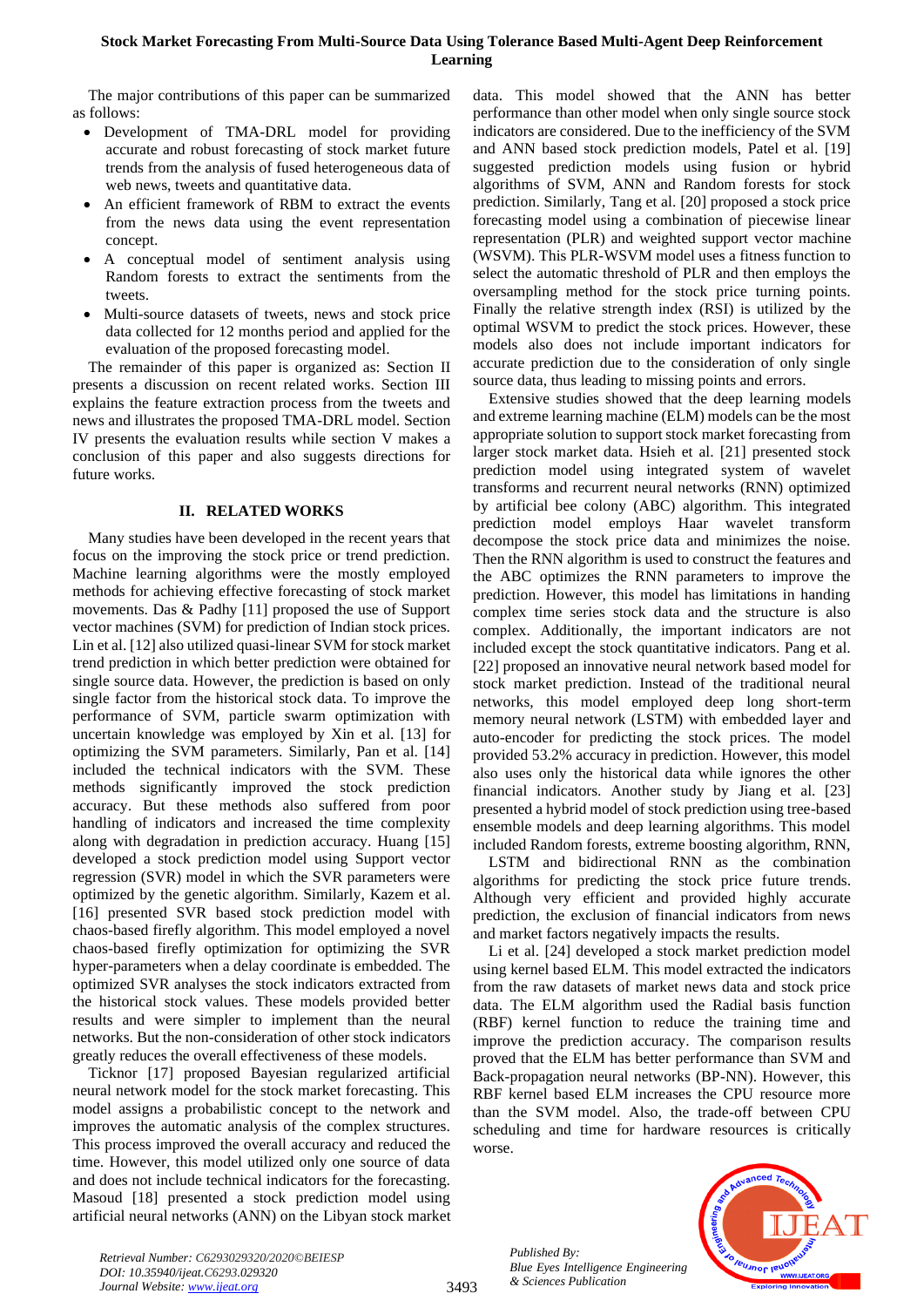

Reducing the CPU resources will reduce the prediction speed of ELM and this is the major limitation of this model. In another work, Das et al. [25] proposed a stock market prediction using ELM, Online Sequential Extreme Learning Machine (OSELM) and Recurrent Back Propagation Neural Network (RBPNN) with Firefly algorithm based feature reduction method. In this approach, the features are extracted and the best features are selected using the firefly evolutionary algorithm. These stock features are used by the classifiers to predict the stock trends. This approach was applied to the four stock market datasets from BSE and NSE and the results showed that the firefly algorithm improved the classifier performance with the OSELM outperforming the other two methods. However, this approach extracted only the stock market price indicators from only one source.

The most feasible and effective approach is the inclusion of most financial factors. Unfortunately only few studies have undertaken this solution. Vargas et al. [26] employed Deep learning algorithm for stock market prediction with the help of news articles. This model utilizes Convolutional Neural Networks (CNN) and RNN deep learning algorithms to improve the stock prediction. This model provided highly improved prediction results largely due to the use of news data along with stock data. Yet, this model requires further fine-tuning as the sentence embedding is average and results in less correlation between the two sources of data. Zhang et al. [27] utilized multi-source multiple instance learning (MIL) for effective stock market prediction. This model utilized news, tweets and stock data for extracting the indicators and employed them to achieve high accuracy in prediction results. However, the multiple instance learning is less accurate and does not perform efficiently when precise classes are not defined.

From the literature studies, it is learnt that the stock price forecasting can be efficient only when multiple financial factors are extracted as indicators. Similarly, the use of complex techniques must also be avoided and suitable techniques must be selected so that multiple source data are processed proficiently. Considering these points, the proposed study has developed an efficient stock market forecasting model using TMA-DRL which fuses the indicators from news, tweets and stock data to provide accurate prediction.

## **III. METHODOLOGY**

The stock market future trends can be predicted by employing the proposed methodology consisting of TMA-DRL, RBM and Random forests. The major events that influence the stock price movements are the trade report, market news and the sentiments of the investing person. For enabling the prediction process, the key factors are collected from the data sources and based on their impact, they are assigned as indicators. These indicators may be influential news events, stock index values or collective sentiments. In order to extract these indicators, the data are formatted into the supportable forms particularly as vectors. The temporal arranged group of news articles, opinions and stock indices are denoted as a multi-source group G. This group of data is processed by the proposed techniques as in the framework given in Fig. 1. The data are represented as vectors for k days from the starting day t. This representation enables the system to factor the processes based on the day-to-day analysis.



Fig.1. Proposed TMA-DRL model based stock **forecasting framework**

#### **A. Data Collection and Pre-processing**

Data for evaluation was collected at three sources related to Indian Stock markets. The time period fixed is as 12 months starting from October 1, 2018 to September 30, 2019. September 30 is the last day of third quarter of financial year in India. So the data were collected from the first day of fourth quarter of 2018 to the last day of third quarter of 2019 financial year.

**Stock market data:** The quantitative stock price data were collected directly from BSE and NSE websites for all market days in the specified duration. The BSE 500 and NSE 500 price indices were collected as they provide the stock price of top 500 companies. The data contains the opening, closing, high and low prices of stocks, traded shares and turnover rate of top 500 companies registered in NSE and **BSE** 

**News data:** The market and finance news headlines and news prelude are collected from popular financial news website [https://www.moneycontrol.com.](https://www.moneycontrol.com/) Initially 47,652 news articles were collected from October 1, 2018 to September 30, 2019 among which the news articles containing non-English sentences are omitted. Finally, a total of 10,026 English language news data were gathered. The extraction of the events requires only the titles as they sum all the essential contents and hence the whole articles are not considered.

**Social media data:** The social media posts from Twitter are collected for sentiment extraction. The tweets are crawled based on keywords related to shares, stock market and financial tweets using the Twitter developer tool available from the Twitter itself. A total of 176248 tweets were collected initially and after removing the non-English tweets, a total of 66,542 tweets were finalized for evaluation.

The pre-processing is performed for all the three data sources. For the quantitative data, the missing values are checked and the data cleaning is applied to remove if any irrelevant data is present in the collected dataset. For the news data, the non-English news is removed and the data cleaning and case normalization are performed. For the tweets, the non-English tweets are removed. Then the data cleaning, URL removing, punctuation and special symbol removal and case normalization are performed. Stop words removal, stemming and part-of-speech (PoS) tagging are also performed. For each of the trading days, the sentiments from tweets and the news events are used to determine if the stock is increased or decreased.



*Retrieval Number: C6293029320/2020©BEIESP DOI: 10.35940/ijeat.C6293.029320 Journal Website[: www.ijeat.org](http://www.ijeat.org/)*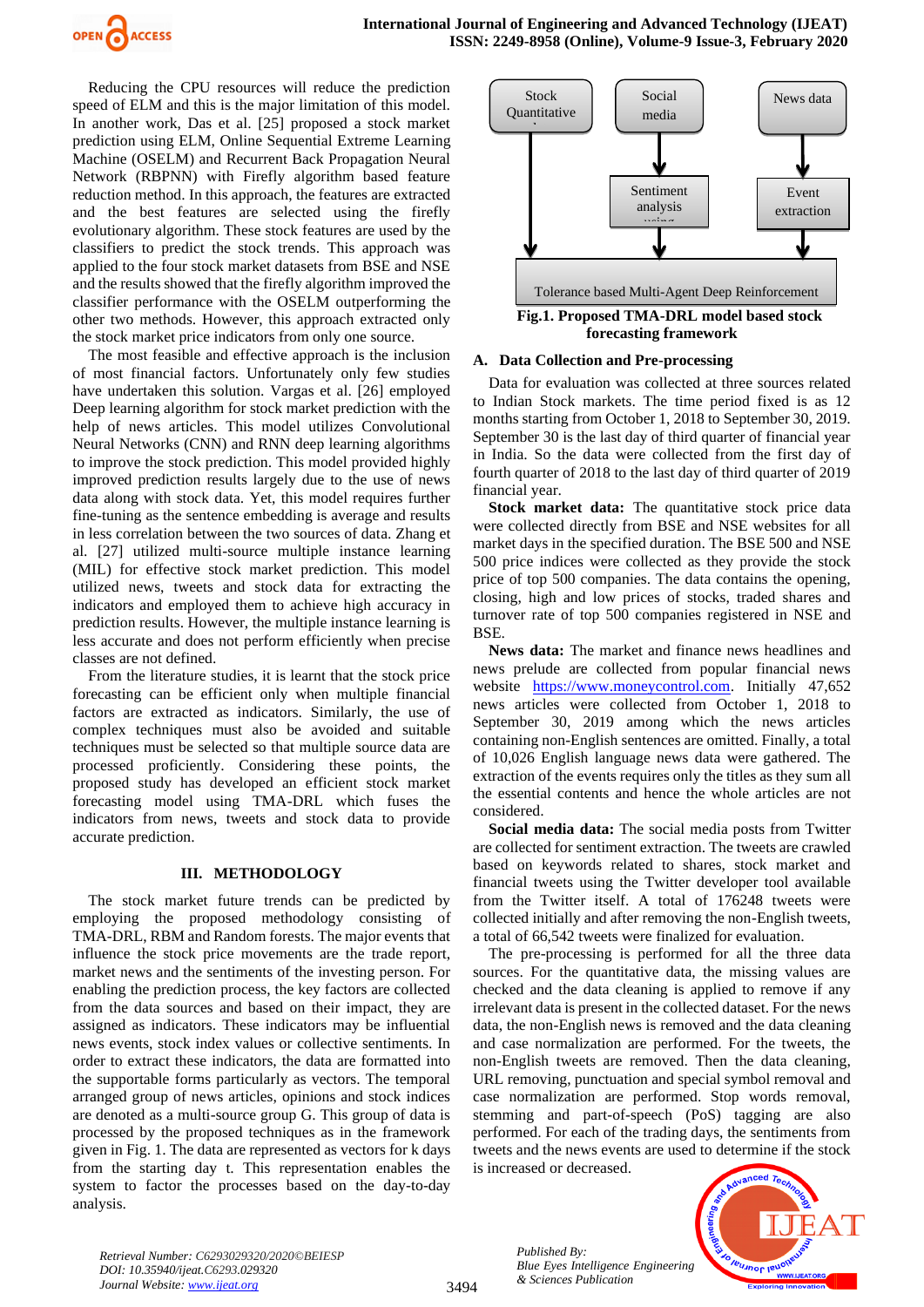The training data is employed for learning process and based on these training, the prediction is performed. For each dataset, the data from the first 11 months are used for training and the last month data is used for testing.

# **B. Feature Extraction**

The features are extracted from quantitative stock data, tweets and news datasets. The features from the quantitative stock data are easier to extract as they are often given as the column headings. The news events and tweet sentiments are extracted using the proposed techniques to provide them as input to the TMA-DRL algorithm.

# **C. News Event Extraction**

The news event features are extracted using the RBM technique. First the syntactic analysis method extracts the main structure details of the news sentences. Then these details are employed as the input to the RBM. A pre-trained vector would be the output of the RBM such that they are used as input the sentence2vec model to extract the event representations.

The syntactic structures are obtained by the use of a text parser model. The text parser named HanLP is used for this purpose whose tree based modeling provides sentence structures using the object and subjects of the verbs in the sentence. The core words extracted are connected together to represent the event details. Then the event structures are mapped into a vector as mentioned in the group vector G. The pre-trained model of RBM is used to reconstruct the original events from the vectors. The two layers of the RBM are modeled by the vectors. The input layer is mapped with the encoded m-dimensional vector and is used to estimate the n-dimensional vector of the hidden layer. This output obtained from the RBM is fed as input to the sentence2vec model. The sentence2vec model is trained using the sentence id and then the sentence vector is obtained. These vectors will be used as the features in the proposed TMA-DRL model. For example, the news "Reliance Infra shares loss 14% despite Anil Ambani's assurance on reducing debt", is applied to the event extraction model. First, the core words are obtained i.e. Reliance Infra, shares, loss, Anil Ambani's, assurance, reducing and debt. Then the encoding is applied to obtain the one vector which is pre-processed by RBM to give 100-dimensional vector. This is finally processed by sentence2vec and is taken as features to the TMA-DRL model.

# **D. Tweet Sentiment Extraction**

Random forests algorithm combines the concepts of random subspaces and bagging. The improvised decision tree algorithm is known as the random forest algorithm that trains on multiple decision trees on subsets of data. Algorithm 1 summarizes the steps involved in Random forests for tweet sentiment extraction.

## **Algorithm 1: Random forest for tweet sentiment extraction**

**Input:** DT= Number of trees, N= Training tweets,

 $F=$  Total features,  $f=$  feature subsets

**Output:** Sentiment class label for tweets

**For** each tree in forest DT

Choose bootstrap sample S of size N from training tweets Generate the recursive repeated tree for each node

 Select random f from F set Optimally selected best f Divide the node

## **End for**

Select created DT trees Pass test tweets to each tree Estimate majority votes to assign class labels

**Return** class labeled tweets

#### **End**

The tweets dataset consisting of Indian stock market related tweets are used in this process. The tweets are mapped into the random forests and many trees are generated from smaller subsets of the input data. Then the individual tree results are aggregated based on a voting mechanism to generate the tweet sentiments. The use of PoS tagging enables the system to determine the topic words (noun) and background words (other than noun). The major challenge in sentiment extraction is the determination of positivity or negativity. For finding the exact emotions in a tweet, the sentiment words list [28] is used which contains 4818 negative words and 2841 positive words. When a tweet word is not in any of the two words list, they are marked as neutral. In this basis, the tweet words are labeled as either positive or negative.

Initially, the decision trees are generated and the training data is passed into the trees by selecting a bootstrap sample. Then by recursive repeated process for each node, the features are selected from the feature subset to divide the nodes. The divided nodes are used for test data labeling into positive and negative labels.

## **E. Tolerance based Multi-Agent Deep Reinforcement Learning (TMA-DRL) model**

The proposed framework for stock forecasting combines the features extracted from the three data sources and uses the TMA-DRL model to determine the increasing or decreasing stock labels. In the primary step, the features extracted using RBM and Random forests are fed as input to the TMA-DRL along with the quantitative features of stock data. The development of TMA-DRL is based on the application of leniency or tolerant learners on the multi-agent model of deep reinforcement learning. Although, similar models have been developed in recent years like the lenient multi-agent reinforcement learning [29] and lenient multi-agent deep reinforcement learning [30], this proposed model aims at applying the leniency policy in a different manner.

In general, the single-agent DRL models have generally has limited parallel and distributed functioning. Hence the multi-agent DRL has become increasing utilized. However, the experience replay memory (ERM) of the DRL in even two-agent systems fails to converge efficiently due to the moving agent problem. To achieve efficiency in parallel reinforcement learning, the Q-learning and tolerance concept is applied. Fig. 2 shows the application of deep Q-networks and tolerance concepts for the development of Tolerant Deep Q-networks i.e. the working model of TMA-DRL.

Q-networks are modelled based on the Q-learning using the temporal difference learning that yield stochastic outcomes. The function approximation in the state-action space is learned by the experience gained by the agents through training data.



*Retrieval Number: C6293029320/2020©BEIESP DOI: 10.35940/ijeat.C6293.029320 Journal Website[: www.ijeat.org](http://www.ijeat.org/)*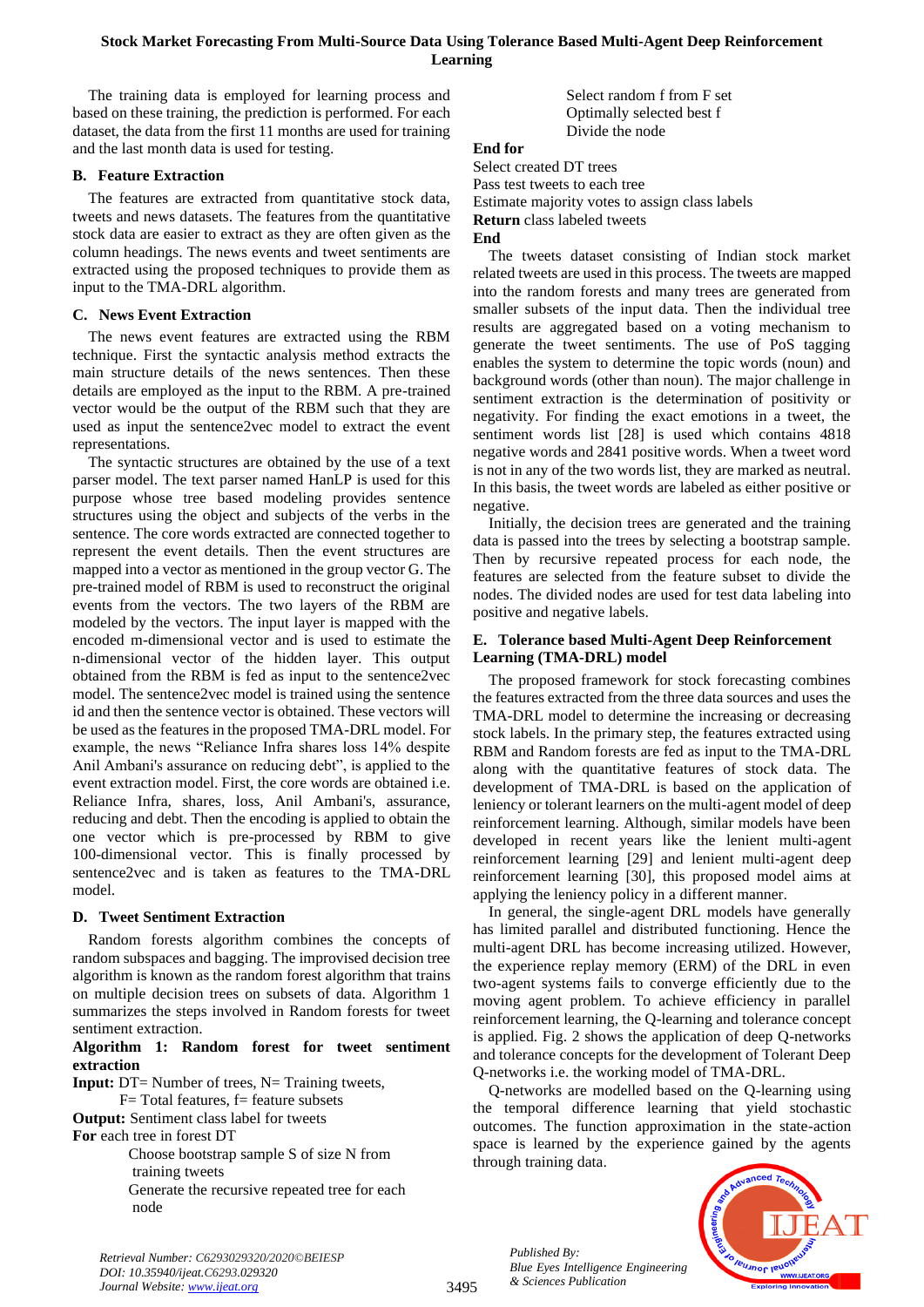

Let  $\theta$  be the function approximation parameter of Q-networks,  $a_t$  is the action from action set A and  $s_t$  is the state of function based on bootstrapping the immediate outcomes of the updated Q–function. The immediate outcome  $r_{t+1}$  obtained in immediate state  $S_{t+1}$  from the next state outcome is given by the Q-function for the bootstrap target  $Y_t^Q$  summing the immediate outcome next state.

$$
\theta_{t+1} = \theta_t + a(Y_t^Q - Q(s_t, a_t; \theta_t) \nabla_{\theta_t} Q(s_t, a_t; \theta_t)
$$
 (1)

Here  $\nabla_{\theta_t} Q(s_t, a_t; \theta_t)$  is the gradient scalar of Q-value and the Q-value moves towards it. The bootstrap target  $Y_t^Q$  can be reduced by  $\gamma \in [0,1]$  as given below:

$$
Y_t^Q = r_{t+1} + \gamma \max_{a \in A} Q(s_{t+1}, a; \theta_t)
$$
 (2)

For deep Q-networks, bootstrap target  $Y$  is given by the double Q-learning where the target action chosen using the weight parameter.

$$
Y_{t} = r_{t+1} + \gamma Q\bigg(s_{t+1}, \underset{a \in A}{\text{argmax}} Q\big(s_{t+1}, a; \theta_{t}\big); \theta_{t}^{'}\bigg) \tag{3}
$$

Here  $argmax Q()$  represents the argument maxima of  $a \in A$ ∈.

the Q-function. In this model, the loss function  $L(\theta_i)$  due to the tolerance in Q-networks are also formulated by the target

$$
L(\theta_i) = E_{s,p} \left| \left( Y_t - Q(s, a; \theta_t) \right)^2 \right| \tag{4}
$$

Where p is the probability distribution of ERM transitions and  $E_{s,p}$  is the time based transition function. In

order to provide decentralized learning of Q-networks, the learning rates  $\alpha$  and  $\beta$  are introduced such that  $\beta < \alpha$ . This is performed to provide maximized learning without negative outcomes.

The tolerance strategy is applied to the multiple agents to avoid the relative overgeneralization. The tolerance also improves the probability of convergence to obtain global optimal solution for the agents. The training of the tolerant DRL, the agents updates the outcomes by reducing the Q-value of state-action pair  $(s, a)$ . Then the tolerance  $tol(s_t, a_t)$  and temperature function  $Temp(s_t, a_t)$  determine the Q-value of  $(s, a)$ . The tolerance function is given as

$$
tol(st, at) = 1 - e^{-K * Temp(st, at)} \tag{5}
$$

Here K is the tolerance control factor that controls impact of the temperature function on the tolerance level. After the update, the temperature value will be reduced by a minimization factor  $\beta \in [0,1]$ such that  $Temp_{t+1}(s_t, a_t) = \beta Temp_t(s_t, a_t)$ . When a temperature decay error function  $\delta$  is introduced, the tolerance will be applied to DRL Q-value update function as

$$
Q(s_t, a_t) = \begin{cases} Q(s_t, a_t) + \alpha \delta & \text{when } \delta > 0\\ Q(s_t, a_t) & \text{when } \delta \le 0 \end{cases}
$$
 (6)



**Fig.2. Architecture of TMA-DRL**

methods.

By combining the tolerance and deep Q-networks, the proposed TMA-DRL is achieved by the utilization of temperature and tolerance function on a standard Q-network. Applying the tolerance strategy to DRL, a bias might be developed in the initial iterations. This bias will result in poor outcomes and hence must be resolved using alternate

*Retrieval Number: C6293029320/2020©BEIESP DOI: 10.35940/ijeat.C6293.029320 Journal Website[: www.ijeat.org](http://www.ijeat.org/)*

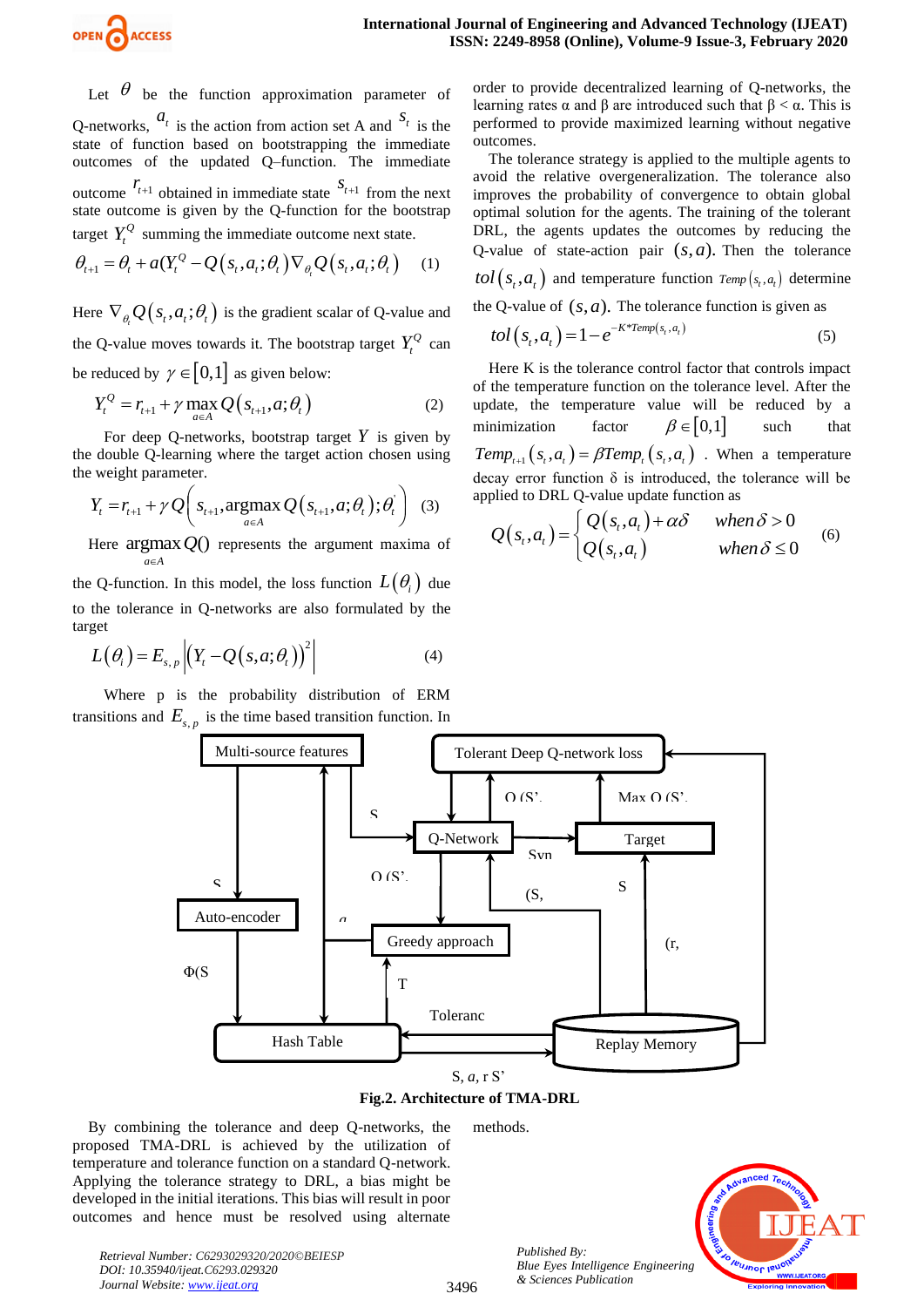# **Stock Market Forecasting From Multi-Source Data Using Tolerance Based Multi-Agent Deep Reinforcement Learning**

The tolerance amount is estimated at time t within a specified tuple  $\left(s_{t-1}, a_{t-1}, r_t, s_t, tol(s_t, a_t)\right)$  of ERM.

It can be estimated by using the temperature value *Temp* and the associated hash-key  $\phi(s)$  for the state-action pair  $(s, a)$ . It is given by

$$
tol(s,t) = 1 - e^{-K*Temp(\phi(s),a)}
$$
\n(7)

Here  $(\phi(s), a)$  is mapped to the temperature value using a lexicon and the hash-keys are estimated. In case, the temperature value for a particular pair of  $(\phi(s), a)$  is not present in the lexicon, then the temperature value is set as Maximum value for that pair. The loss function for each sample is also estimated and the samples that do not meet the tolerance condition in Eq. (6) are discounted. After mapping the temperature values, the scheduled temperature decay is performed to ensure the agent's tolerance to be adaptable to semantic similarity in any future state.

The temperature decay must not be rapid and some schedule must be followed such that it avoids premature convergence or cooling. The decaying maximum temperature is denoted as  $Temp_{max}$ . It is actually pre-estimated as a schedule  $(\beta_0, \beta_1, ..., \beta_n)$  where n is the step unit. The values of β are estimated using a decay exponent ρ and decay rate d such that the value  $\beta < \alpha$  learning rate in deep networks.

$$
\beta_n = e^{\rho \times d^t} \qquad 0 \le t < n \tag{8}
$$

This process continues until the terminal state is reached. The main objective in applying this process is to avoid premature cooling and the slowed rate of cooling can improve the performance. The sampling process is majorly performed to extract the increasing and decreasing stock forecasting for future trends. Algorithm 2 summarizes the processes in TMA-DRL.

#### **Algorithm 2: TMA-DRL model**

**Input:** Quantitative, events and sentiment features, learning rate α and β, number of agents, weight  $\theta$ , Maximum iterations, Initial Temp, t

 $t \leftarrow 0$ 

Initialize all agents

**For** iteration *iter* = 0, *iter* \_ *max* do

Reset gradients  $\nabla_{\theta_t}$ 

Synchronize weights Sample tuple from ERM for all agents

## **Repeat**

**For** each agent Estimate the loss function, data training rate

Sample action  $a_i$ at state  $S_t$ 

Map each state-action pair to network agents Build communication map **End for**

Take action  $a_{t+1}$  for all agents

Estimate tolerance amount for each state Model outcomes r

$$
t \leftarrow t+1
$$

Until terminal state for all agents

```
n ← 0 , steps←max steps
For i = steps to 0 do
\textbf{If}~~ \beta _{_{n}} Temp_{_{t}}\big(\phi \big(s\big)_{_{i}},a_{_{i}}\big)\!<\!Temp_{max}~~\text{then}if \beta_n I emp<sub>t</sub> (\varphi(s)_i, a_i) < I emp<sub>max</sub> then<br>
Temp<sub>t+1</sub> (\varphi(s)_i, a_i) ← \beta_n Temp<sub>t</sub> (\varphi(s)_i, a_i)Else
 Temp_{_{t+1}}\big(\phi\big(s\big)_i, a_i\big) \leftarrow Temp_{max}End if
n \leftarrow n+1End for
```
Update weights for all agents Return gradients and loss **End for**

#### **IV. PERFORMANCE EVALUATION**

The performance of the proposed stock forecasting framework using the TMA-DRL model is evaluated and compared with that of the existing stock prediction models. The performance metrics considered are the accuracy, precision, recall, F1- score and execution time. The existing methods considered for comparison are: SVM [11], ANN [18], ELM [24] and MIL [27]. These methods are selected in the sense that the SVM and ANN are the baseline methods most commonly used. The hybrid approach is the ELM while MIL is the most recent model utilizing multi-source data for evaluation. Table.1 shows the forecasting results obtained for the proposed TMA-DRL and the existing models.

**Table- I: Stock forecasting results**

| <b>Metrics</b>          | <b>SVM</b><br>[11] | <b>ANN</b><br>[18] | <b>ELM</b><br>[24] | MIL.<br>[27] | TMA-<br><b>DRL</b> |
|-------------------------|--------------------|--------------------|--------------------|--------------|--------------------|
| Accuracy<br>$($ %)      | 59.45              | 62.28              | 68.546             | 72.55        | 79.778             |
| <b>Precision</b><br>(%) | 67.35              | 69.08              | 74.446             | 78.00        | 80.04              |
| Recall<br>(%)           | 60.54              | 62.80              | 70.32              | 72.67        | 80.60              |
| F1-score<br>(%)         | 71.10              | 72.93              | 80.19              | 82.73        | 89.50              |
| Time (s)                | 378.686            | 357.93             | 323.05             | 319.58       | 151.95             |

From table I, it can be seen that the performance metrics of the proposed TMA-DRL has higher values of accuracy, precision, recall and F1- score. Also, the time for execution is also less for the proposed model. From the comparison analysis, it is learnt that the best prediction models can be ordered as TMA-DRL, MIL, ELM, ANN and SVM. The proposed TMA-DRL model has produced accuracy of 79.778% which is 7.228% greater than the second best MIL. Similarly, TMA-DRL has 2.04% higher precision, 7.93% greater recall and 6.77% greater F1-score than the MIL model. The proposed model also consumes less time of 151.95 seconds which is half the time consumed by MIL.

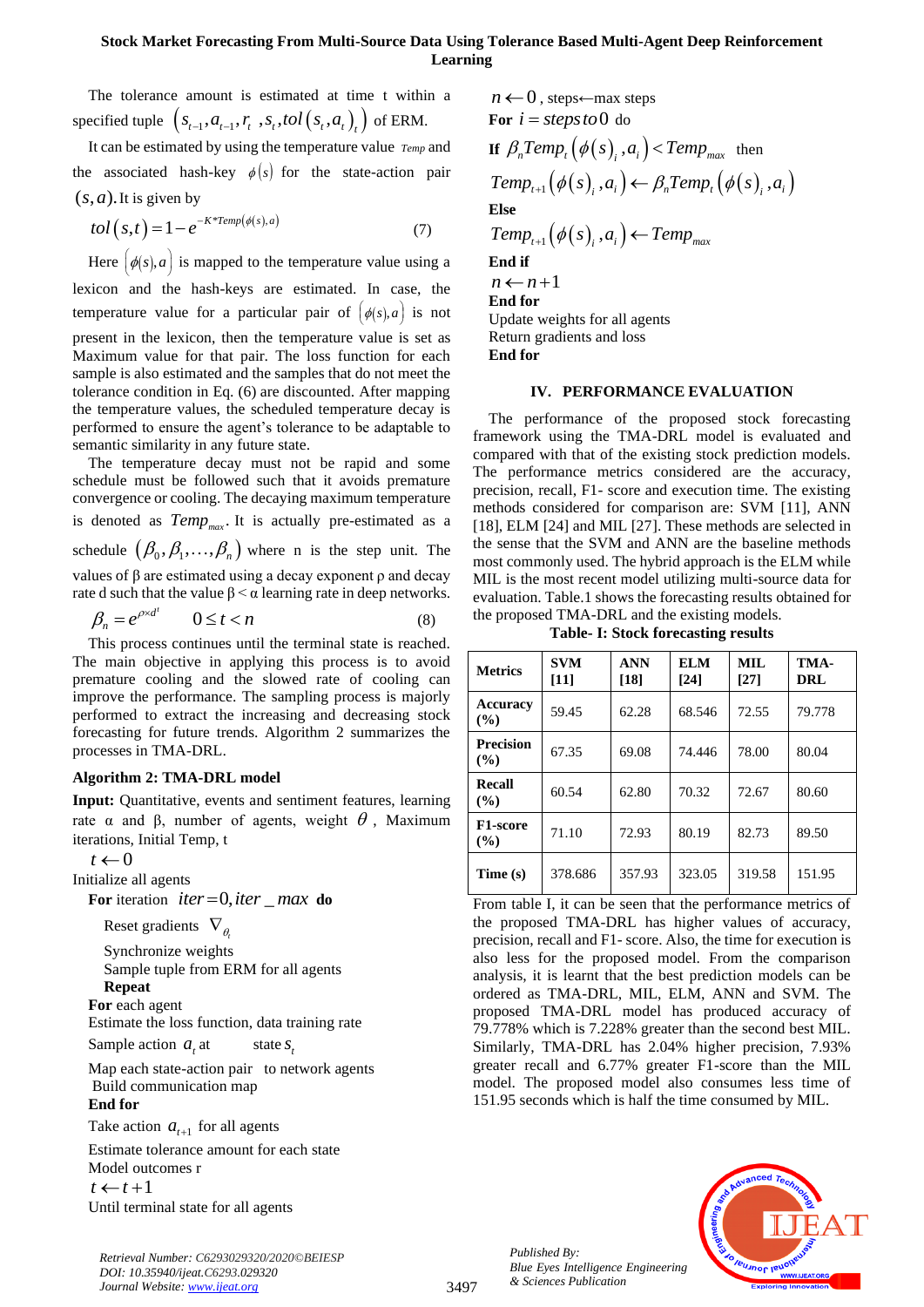



**Fig.3. Accuracy Comparison**



**Fig.4. Precision Comparison**

Fig. 3 shows the accuracy comparison and Fig. 4 shows the precision comparison of the stock prediction models. It can be seen that the performance of the proposed TMA-DRL model based stock forecasting has higher accuracy and precision values compared to their existing models. This is mainly due to the bias-free performance of the learning process in tolerance based DRL. The tolerance concept has greatly reduced the temperature decay and hence the accuracy and precision are improved.

Fig. 5 shows the recall comparison and Fig. 6 shows the F1-score comparison of the stock prediction models. Similar to accuracy and precision, the TIMA-DRL model has increased the values of performance metrics mainly depending upon the effective feature extraction from the news and tweets. In addition, the consideration of tolerance factor has minimized the errors in prediction which is evident from the better performance results.



**Fig.6. F1-score Comparison**



**Fig.7. Time Comparison**

Fig. 7 shows the execution time comparison of the stock prediction models. Similar to other metrics, the proposed TMA-DRL model has shown better performance with less time. As the proposed TMA-DRL employs the deep learning, the distributed and parallel computation property is ensured. This has resulted in the greater reduction of time complexity which is reflected in the lesser execution time. Thus from the performance evaluation results, it can be concluded that the proposed model of TMA-DRL based stock forecasting using the multi-source data has performed efficiently and best suited for real-time applications.

## **V. CONCLUSION**

This paper aimed at developing an efficient stock market price movements forecasting model to help the investors and economists in determining the future trends in stock markets. The proposed stock forecasting model utilized indicators extracted from multiple sources of news, social media posts and quantitative stock data. The data were collected for a period of 12 months. These indicators were extracted using efficient techniques and were fed as input to the TMA-DRL model to learn the trends of stock price movements. Based on the learned trends, the future trends were predicted by the TMA-DRL model with 79.778% accuracy. The prediction time is also very less compared to the existing stock prediction models. Thus the proposed study efficiently performed the multi-source data based stock market forecasting with high efficiency. In the future, the impact of considering additional indicators will be investigated. Also, the possibility of combining other efficient machine learning and deep learning algorithms without increasing the complexity will be examined.

## **REFERENCES**

*Published By:*

*& Sciences Publication* 

- 1. A. Antonios,"Stock market and economic growth: an empirical analysis for Germany," Business and Economics Journal, vol. 2010, pp. 1-12, 2010.
- 2. B. Ake, "The role of stock market development in economic growth: evidence from some Euronext countries," International Journal of Financial Research, vol. 1, no. 1, pp. 14-20, 2010.
- 3. G. S. Atsalakis and K.P. Valavanis, "Surveying stock market forecasting techniques–Part II: Soft computing methods," Expert Systems with Applications, vol. 36, no. 3, pp. 5932-5941, 2009.
- 4. D. Enke and S. Thawornwong, "The use of data mining and neural networks for forecasting stock market returns," Expert Systems with applications, vol. 29, no. 4, pp. 927-940, 2005.
- 5. Z. Q. Jiang, W. X. Zhou, D. Sornette, R. Woodard, K. Bastiaensen and P. Cauwels, "Bubble diagnosis and prediction of the 2005–2007 and 2008–2009 Chinese stock market bubbles," Journal of Economic Behavior and Organization, vol. 74, no. 3, pp. 149-162, 2010